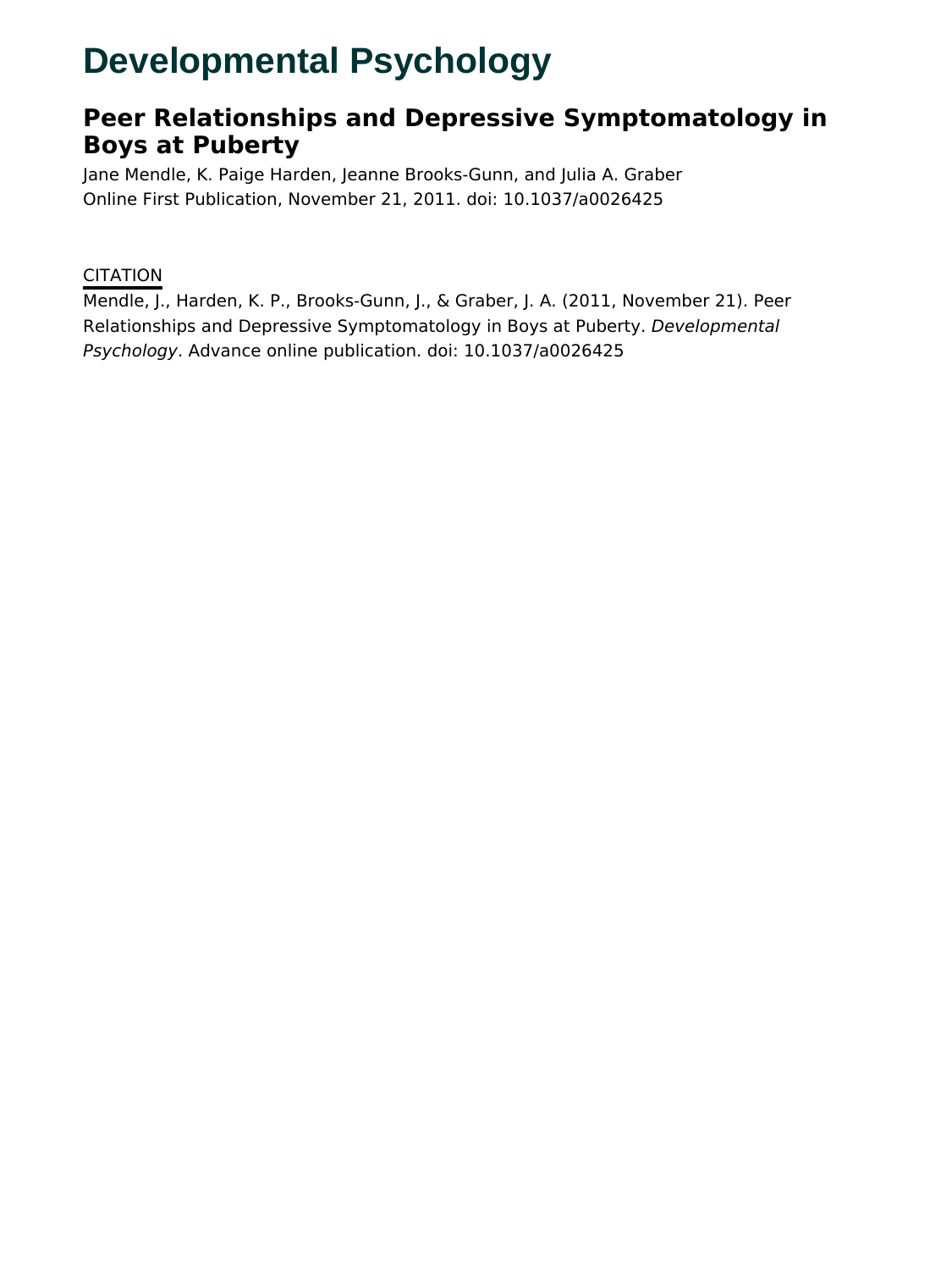### BRIEF REPORT

# Peer Relationships and Depressive Symptomatology in Boys at Puberty

Jane Mendle Cornell University

Jeanne Brooks-Gunn Columbia University

K. Paige Harden University of Texas at Austin

> Julia A. Graber University of Florida

The physical changes of puberty coincide with an increase in the salience of peer relationships and a growing risk for depression and other forms of psychopathology. Previously, we reported that *pubertal tempo*, defined as a child's rate of intraindividual change in pubertal status (measured using parentreported Tanner stages; Marshall & Tanner, 1970), was associated with changes in boys'—but not girls'—depressive symptoms over and above effects explained by pubertal timing (Mendle, Harden, Brooks-Gunn, & Graber, 2010). The present study extends this previous research by examining changes in the quality of peer relationships in the association between individual differences in pubertal development and change in boys' depressive symptoms. Boys ( $N = 128$ ,  $M = 9.61$  years,  $SD = 0.70$ , at Time 1) were recruited from public schools and assessed annually for 4 years. Results from latent growth curve models indicated that earlier pubertal timing and more rapid pubertal tempo were associated with greater decrements in the quality of boys' peer relationships. After accounting for the association between change in peer relationships and depressive symptoms, the direct effects of pubertal timing and tempo on depressive symptoms were no longer significant. These results highlight a multifaceted approach to studying puberty and emphasize how social mechanisms may intersect with biological risk to produce psychological distress.

*Keywords:* pubertal timing, pubertal tempo, depression, peer relationships

Puberty represents a vital juncture for children's well-being and emotional stability. A marked surge of problem behaviors and clinical risks emerge during this critical developmental window and continue to evolve over the course of adolescence. Although puberty is a universal transition, there are notable fluctuations in development across children, and these differences serve as key predictors of subsequent well-being. To date, the majority of research on individual differences at puberty has centered on *pubertal timing,* or when children reach specific physical milestones relative to their same-age, same-gender peers (Ge & Natsuaki, 2009). Although pubertal timing is the most commonly investigated individual difference at puberty, it is not the only source of variability in development. Children differ not only in when they mature but also in how quickly they change (Marshall

& Tanner, 1969, 1970; Susman et al., 2010). This rate of intraindividual maturation is known as *pubertal tempo.*

Recently, we reported that, in boys, both pubertal timing and tempo predicted changes in depressive symptoms in early adolescence (Mendle, Harden, Brooks-Gunn, & Graber, 2010). While most boys, on average, experienced a decrease in depressive symptoms during puberty, boys with rapid tempo and earlier timing actually increased in depressive symptoms. The effects of pubertal tempo were substantially stronger than those of pubertal timing, suggesting that, for boys, rapid pubertal change may be a more important mechanism of risk than simple timing of development. These findings implicate a new avenue for understanding the impact of individual differences in boys' psychopathology at puberty. This is particularly important given that the psychosocial adjustment of boys during puberty is a research area with notably mixed results (e.g., Conley & Rudolph, 2009; Ge et al., 2003; Graber, Lewinsohn, Seeley, & Brooks-Gunn, 1997; Huddleston & Ge, 2003; Kaltiala-Heino, Marttunen, Rantanen, & Rimpela, 2003; Zehr, Culbert, Sisk, & Klump, 2007), especially when compared with the consistency of findings regarding early puberty in girls (see Mendle, Turkheimer, & Emery, 2007, for review).

The present investigation examines the role of peer relationship quality in the association between pubertal development (both tempo and timing) and change in depressive symptoms for boys during early adolescence. The *maturation compression hypothesis* (Mendle et al., 2010) posits that a rapid developmental progression

Jane Mendle, Department of Human Development, Cornell University; K. Paige Harden, Department of Psychology, University of Texas at Austin; Jeanne Brooks-Gunn, Department of Pediatrics, Teachers College, Columbia University; Julia A. Graber, Department of Psychology, University of Florida.

Data collection for the Boys Health and Development Project was supported by National Institutes of Health Grant MH56557.

Correspondence concerning this article should be addressed to Jane Mendle, Department of Human Development, Martha van Rensselaer Hall, Cornell University, Ithaca, NY 14853. E-mail: jem482@cornell.edu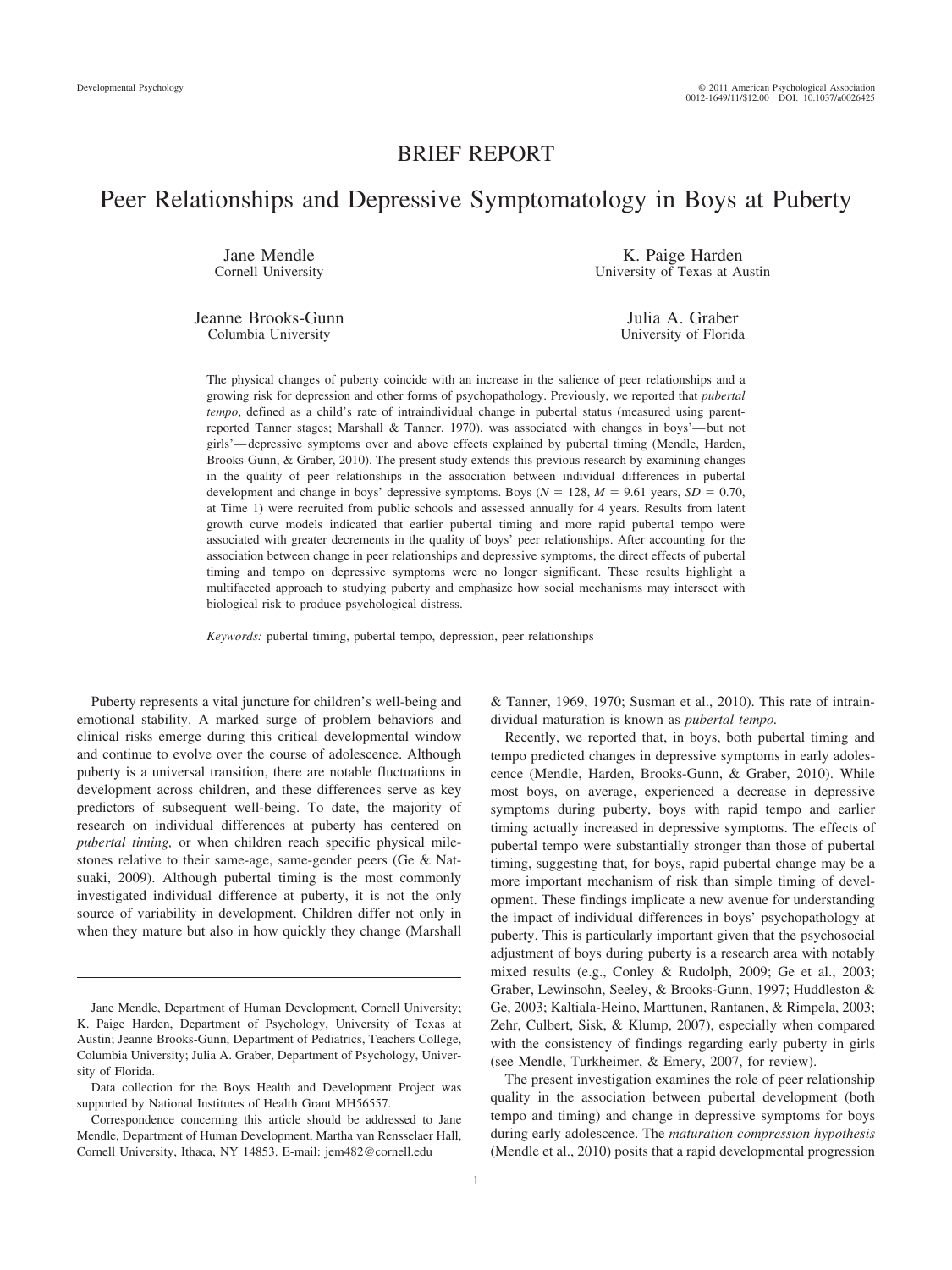might demand a correspondingly quick adaptation to the new biological and social milestones that characterize puberty. The process can be exigent not only because a child must individually come to terms with staggering physical transformation but because others will also respond to this development—adapting their attitudes, behaviors, and expectations in response to a child's new developmental status. For this reason, the physical changes of puberty are generally accompanied by substantial and vital changes in social roles and relationships (e.g., Alsaker, 1995; Paikoff & Brooks-Gunn, 1991). Such changes are not instantaneous, however, but rather require time to come into full effect (Wentzel, 2003). Therefore, a rapid developmental tempo may mean that children would progress through puberty at a rate faster than the social environment can feasibly respond.

While puberty precipitates changes in multiple social domains, young adolescents may be particularly sensitive to changes in relationships with peers. In general, peer interactions take on a heightened importance during the pubertal period, supplanting previous reliance on parents (e.g., Connell & Dishion, 2006; Larson & Richards, 1991; Steinberg & Silverberg, 1986) and continuing to be a primary concern throughout adolescence (Brown, 2004; Prinstein & La Greca, 2002). It has been hypothesized that children have difficulties maintaining friendships with peers whose level of physical maturation differs from their own (Conley & Rudolph, 2009; Ge, Conger, & Elder, 1996; Petersen, Sarigiani, & Kennedy, 1991) and that they derive aspects of identity, self-concept, and self-awareness from the stability and quality of their peer interactions (Brown, 2004; Brown, Von Bank, & Steinberg, 2008). Problems getting along with peers (and sensitivity to peer rejection) are often critical antecedents of psychological distress, depression, and anxiety during early adolescence (e.g., McDonald, Bowker, Rubin, Laursen, & Duchene, 2010); of particular relevance for boys may be the emphasis on social dominance hierarchies during the middle school and early adolescent period, which may elicit increased concern over social standing and peer exclusion (Connell & Dishion, 2006; see also Rose & Rudolph, 2006, for a review).

The present study extends our previous research on the effects of pubertal timing and tempo on change in depressive symptoms during the transition to early adolescence among boys (Mendle et al., 2010). Using latent growth curve models, we previously showed that boys' initial levels of pubertal maturation relative to same-age peers (pubertal timing) and their rate of change in pubertal status between ages 8 and 13 (pubertal tempo) predicted changes in depressive symptoms (Mendle et al., 2010). As yet, no studies have targeted the psychosocial experiences that may explain these effects. In the current article, we address this by examining the role of changes in the quality of peer relationships. Specifically, we tested whether (1) earlier pubertal timing and more rapid pubertal tempo predict decrements in the quality of boys' peer relationships and (2) whether these changes in peer relationships account for the association between pubertal change and changes in depressive symptoms.

#### **Method**

#### **Procedure and Participants**

Participants were drawn from the Boys Health and Development Project (BHDP), a longitudinal study designed to examine the

social and emotional correlates of biological development during late childhood and early puberty. The BHDP comprises a community sample of families from the New York City metropolitan area who were recruited in 2001–2002 using flyers distributed through public elementary schools. Schools were targeted for recruitment based on a high level of ethnic diversity and location in workingand middle-class neighborhoods in Brooklyn, Queens, and Yonkers. All assessments and procedures were approved by the Institutional Review Board (IRB) at Teachers College, Columbia University.

Parents who wished to participate were scheduled for a home visit. At the start of the home visit, mothers signed informed consent forms and children provided assent for their participation. During the home visit, mothers completed a structured interview; information on demographic variables was drawn from these interviews. Both mothers and children additionally completed a variety of standard, paper-and-pencil measures assessing psychological distress, problem behavior, and social functioning. Under the guidelines of the IRB, children who reported clinically significant levels on these measures were offered referrals for services. In addition, referrals were given to any parent interested in this information, regardless of child or parent survey reports. Children received a gift (e.g., T-shirt, miniature football) for their participation, and mothers were paid \$75 for each year of their family's participation in the home visit and other study protocols.

Following the initial home visit, participants were asked to complete three subsequent annual assessments that included the same paper-and-pencil questionnaire items. Boys were 9.61 years of age on average at Wave 1 ( $SD = 0.70$ ), with age ranging from 8.1 years to 12.0 years. Of the 128 boys, 40 (31%) were Caucasian, 55 (43%) were African American, and 33 (26%) were Hispanic/ Latino. At Wave 1, 53.1% of boys lived in two-parent households. At successive assessments, 10%, 7%, and 9% of mothers, respectively, reported changes in their marital/significant partner status. The number of boys who participated at each time point was 128 (Wave 1), 103 (Wave 2), 91 (Wave 3), and 82 (Wave 4), corresponding to a loss of 35.9% of the sample. Boys who participated in all assessments did not significantly differ from boys who missed one or more assessments with regard to either baseline pubertal status or baseline depressive symptoms but were more likely to be nonwhite (15.2% European American vs. 40.2% non-European American for boys who participated in all assessments).<sup>1</sup>

#### **Measures**

**Demographic data.** During each follow-up assessment, mothers reported family characteristics, child ethnicity, their own education and occupation status, and the education and occupational status of any other parent/caregiver in the household. These responses were used to construct a measure of family socioeco-

<sup>&</sup>lt;sup>1</sup> Because of the level of attrition in the sample, we conducted a series of Monte Carlo data simulations designed to test the extent to which missing data may have biased parameter estimates and/or compromised statistical power. Encouragingly, the Monte Carlo simulations suggested that parameter estimates were not substantially or systematically biased in either magnitude or direction by levels of missing data but that any null results should be interpreted cautiously. Results of the Monte Carlo simulations are available upon request.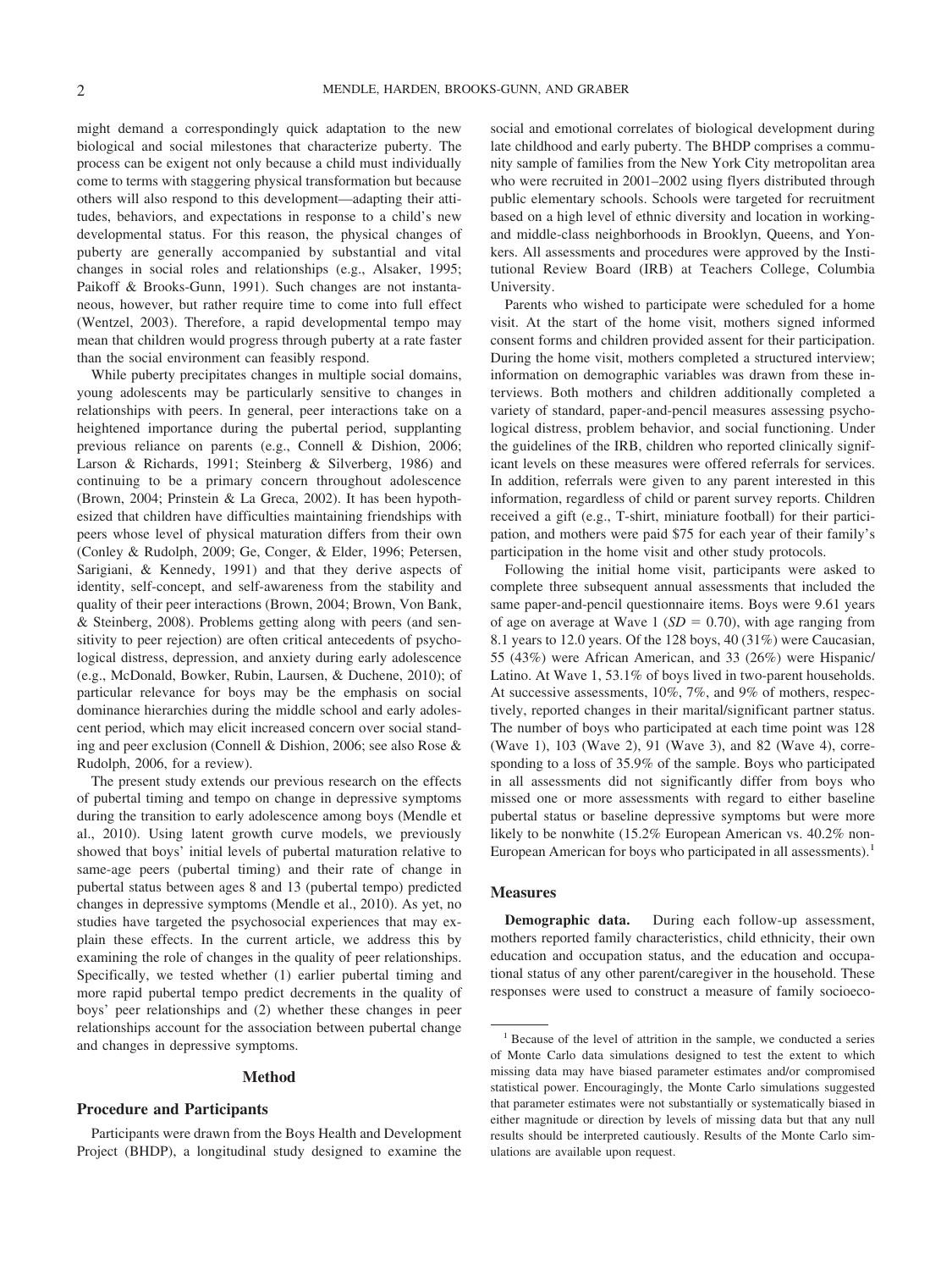nomic status (SES) using the Hollingshead Scale, with the standard scoring accounting for different household types (Hollingshead, 1975). The range of possible scores for family SES was 9–66 at Wave 1 ( $M = 36.50$ ,  $SD = 13.88$ ), which represents, on average, a high school diploma and employment as clerical workers, sales workers, or owners of small businesses. Hollingshead scores remained comparable across waves ( $M = 38.24$  at Wave 2,  $M =$ 36.59 at Wave 3, and  $M = 37.85$  at Wave 4).

**Pubertal status.** At each wave of data collection, mothers were provided with schematic drawings representing the five Tanner stages of genital development and asked to circle the figure that looked most like their child's (Morris & Udry, 1980). Tanner stage drawings range from Stage 1 (no visible signs of development) to Stage 5 (maturation consistent with adult status). If a mother indicated that she did not have sufficient knowledge of the child's current pubertal status, the child completed the pubertal ratings using the same line drawings as used by the mother. For boys at Wave 1, all ratings were completed by the mother. There were 13 boys who reported on their own pubertal status at Wave 2 (13%), 17 at Wave 3 (19.3%), and 8 at Wave 4 (17%). Boys' own ratings of level of pubertal development were strongly and positively correlated with their mothers' ratings at the previous assessment wave (polychoric  $r = .63$  at Wave 3 and .59 at Wave 4). The distribution of Tanner stages at Waves 1–4 is shown in Table 1.

**Pubertal timing and tempo.** Pubertal timing was operationalized as a latent factor representing whether level of Tanner development was more or less advanced than that of other participants at the beginning of the study period. Therefore, children with a more advanced Tanner stage at the initiation of the study were the earliest maturing children. Pubertal tempo was operationalized as a latent factor representing how quickly a child progressed through Tanner stages over the study period. The latent factors representing pubertal timing and tempo are described in more detail later in the Analyses section.

**Depressive symptoms.** Boys completed the Children's Depression Inventory (CDI; Kovacs, 1985) at each wave. The CDI has been adapted from the Beck Depression Inventory for use with children ages 7–17. For each item on the CDI, three statements reflecting depressive symptoms are provided, and participants endorse the statement that best describes their current mood. Each statement is on a 0–2 scale, and items are summed, with higher scores indicating greater endorsement of depressive symptoms. In the present project, one item (pertaining to suicidality) was omitted, so only 26 items were completed at each time. The CDI demonstrated good reliability in the current sample (Cronbach's

 $\alpha = .82$  at Wave 1, .86 at Wave 2, .86 at Wave 3, and .87 at Wave 4). A score of 19 has typically been used to signify clinically relevant levels of depression, both in clinical and community populations (e.g., Timbremont, Braet, & Dreesen, 2004). Across the four waves, CDI scores ranged from 0 to 39 ( $M = 6.40$ ,  $SD =$ 5.65), with the majority of participants reporting nonclinical levels of symptomatology; only 10% of the sample  $(n = 13$  boys) reported clinical levels of depression during the study period.

Peer relationships. At each wave, boys completed the index for peer relations (IPR; Hudson, Nurius, Daley, & Newsome, 1990), a 25-item self-report measure of the quality of peer relationships, suitable for children and adults with a third-grade reading level. Items are rated on a 5-point Likert scale. In order to make the items more accessible for younger children, the current study used a novel modification, substituting the words *kids my age* for the word *peers.* Sample items included "I get along very well with kids my age," "I hate kids my age," and "I really feel left out from the group of kids my age." This modification did not affect the reliability of the IPR ( $\alpha$  = .92 at Waves 1–3 and .94 at Wave 4). The IPR produces scores on a scale from 0 to 100, with scores of 30 or above signifying relationship difficulties. In our sample, IPR scores ranged from 0 to 83 ( $M = 21.22$ ,  $SD = 16.39$ ).

#### **Analyses**

We utilized a latent growth curve (LGC) modeling framework (Meredith & Tisak, 1990), which allows one to characterize both inter- and intraindividual differences in change (McArdle & Nesselroade, 2002). Longitudinal measures of pubertal status were modeled with a latent factor representing initial level of development (i.e., the latent intercept) and a latent factor representing linear change in development (i.e., the latent slope). The intercept factor represents pubertal timing. Children with a higher latent intercept have higher pubertal status at the earliest age of observation (i.e., they are early maturing relative to their peers). The slope factor represents pubertal tempo; children with a higher latent slope are predicted to increase in pubertal status more quickly over time. (For complete results of the LGC modeling of pubertal development measures only, see Mendle et al., 2010.) Similarly, longitudinal change in depressive symptoms and peer relationship quality were modeled using linear growth models.

As depicted in Figure 1, our full model examines whether the effect of pubertal tempo on change in depressive symptoms in boys persisted even after accounting for changes in relationships with peers. In this model, the latent intercept and latent slope factors for depressive symptoms were regressed directly on the

Table 1 *Number (and Percentage) of Boys at Each Tanner Stage in Waves 1– 4*

| Tanner stage | Wave 1<br>$(M = 9.61$ yrs) | Wave 2<br>$(M = 11.13$ yrs) | Wave 3<br>$(M = 12.27$ yrs) | Wave 4<br>$(M = 13.14$ yrs) |
|--------------|----------------------------|-----------------------------|-----------------------------|-----------------------------|
|              | 59 (50)                    | 24(24)                      | 2(2)                        |                             |
| 2            | 38(32)                     | 39(39)                      | 21(24)                      | 8(17)                       |
| 3            | 17(14)                     | 23(23)                      | 35(40)                      | 13(27)                      |
| 4            | 5(4)                       | 13(13)                      | 26(30)                      | 18 (38)                     |
| 5            | 0                          | 1(1)                        | 4(5)                        | 8(17)                       |
| Total $n$    | 119                        | 100                         | 88                          | 47                          |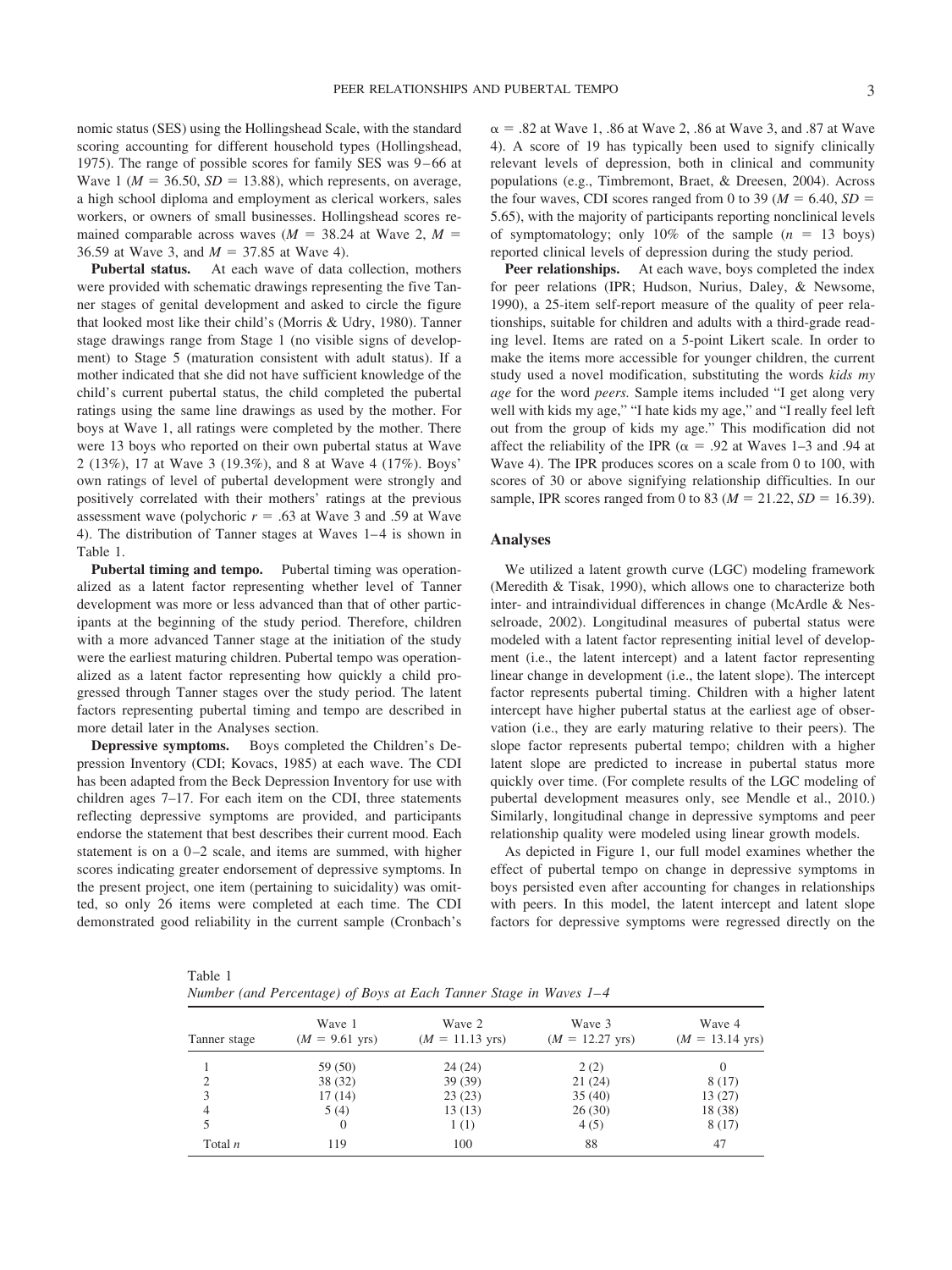

*Figure 1.* Latent growth model of pubertal development, peer relationship problems, and depressive symptoms in boys. Observed variables are depicted as circles within squares to indicate that children were not measured at every age (i.e., some data are missing by design at each age). Residual variances for observed variables were constrained to be equal across ages within construct. Basis coefficients are not labeled for illustrative clarity; all growth models were linear. Mean of the latent intercept factor for puberty was fixed to 0.0. Regressions of latent intercept and latent slope factors on dummy-coded race/ethnicity variables are not depicted. TS = Tanner stage;  $PR$  = peer relationship quality;  $DP$  = depressive symptoms.

latent intercept and latent slope factors for pubertal development (dashed lines in Figure 1). In addition, the growth factors for depressive symptoms were regressed on the growth factors for peer relationship problems, which were in turn regressed on the growth factors for pubertal development (bolded lines in Figure 1). In our previous study, we found that both pubertal timing and pubertal tempo significantly predicted change in depressive symptoms (Mendle et al., 2010). In the current study, the key parameters of interest were (a) whether change in peer relationship problems was significantly associated with change in depressive symptoms, after controlling for the direct effects of pubertal timing and pubertal tempo on change in depressive symptoms, and (b) whether the direct effect of pubertal tempo on change in depressive symptoms was reduced (or eliminated) after accounting for indirect effects on change in depressive symptoms via change in peer relationship problems. The logic of this model is similar to the *causal steps* logic of Baron and Kenny's (1986) classic mediation analyses, except that, rather than examining variables measured on a single occasion, we are examining relations among intraindividual changes in our constructs of interest.

All analyses were modeled using the software program Mplus (Muthén & Muthén, 1998–2009). Full information maximum likelihood was used to account for missing data. All models controlled for potential racial/ethnic differences in pubertal timing, pubertal tempo, and depressive symptoms by including two dummy-coded variables for African American race and Hispanic ethnicity as statistical covariates.

#### **Results**

Results from the full model are shown in Table 2. There were four main findings. First, boys who matured earlier demonstrated lower initial levels of peer relationship problems ( $\beta = -.53$ ). Second, while the average change in peer relationship problems across all boys was negative (mean slope  $= -1.45$ ), the effects of pubertal timing and pubertal tempo on change in peer relationship problems were positive ( $\beta_{\text{tuning}} = 0.67$ ,  $\beta_{\text{tempo}} = 0.82$ ). This indicates that, on average, boys tended to experience fewer peer relationship problems over the transition to early adolescence, but early or rapid maturers actually experienced an increase in peer relationship problems over time. Third, change in peer relationship problems significantly predicted change in depressive symptoms  $(\beta = 1.32)$ , with boys who experienced greater increases in peer relationship problems also showing greater increases in depressive symptoms across the transition to early adolescence. Fourth, there were no significant direct effects of either pubertal tempo or pubertal timing on average levels or change in depressive symptoms after controlling for peer relationship quality; rather, the effects of pubertal development were statistically accounted for by changes in the quality of peer relationships over time.

Growth factors for pubertal development accounted for 33.4% of the variance in initial level of peer relationship problems and 43.6% of the variance in change in peer relationships. As a comparison, we fit a nested model in which the effects of pubertal tempo on the growth factors of peer relationships were fixed to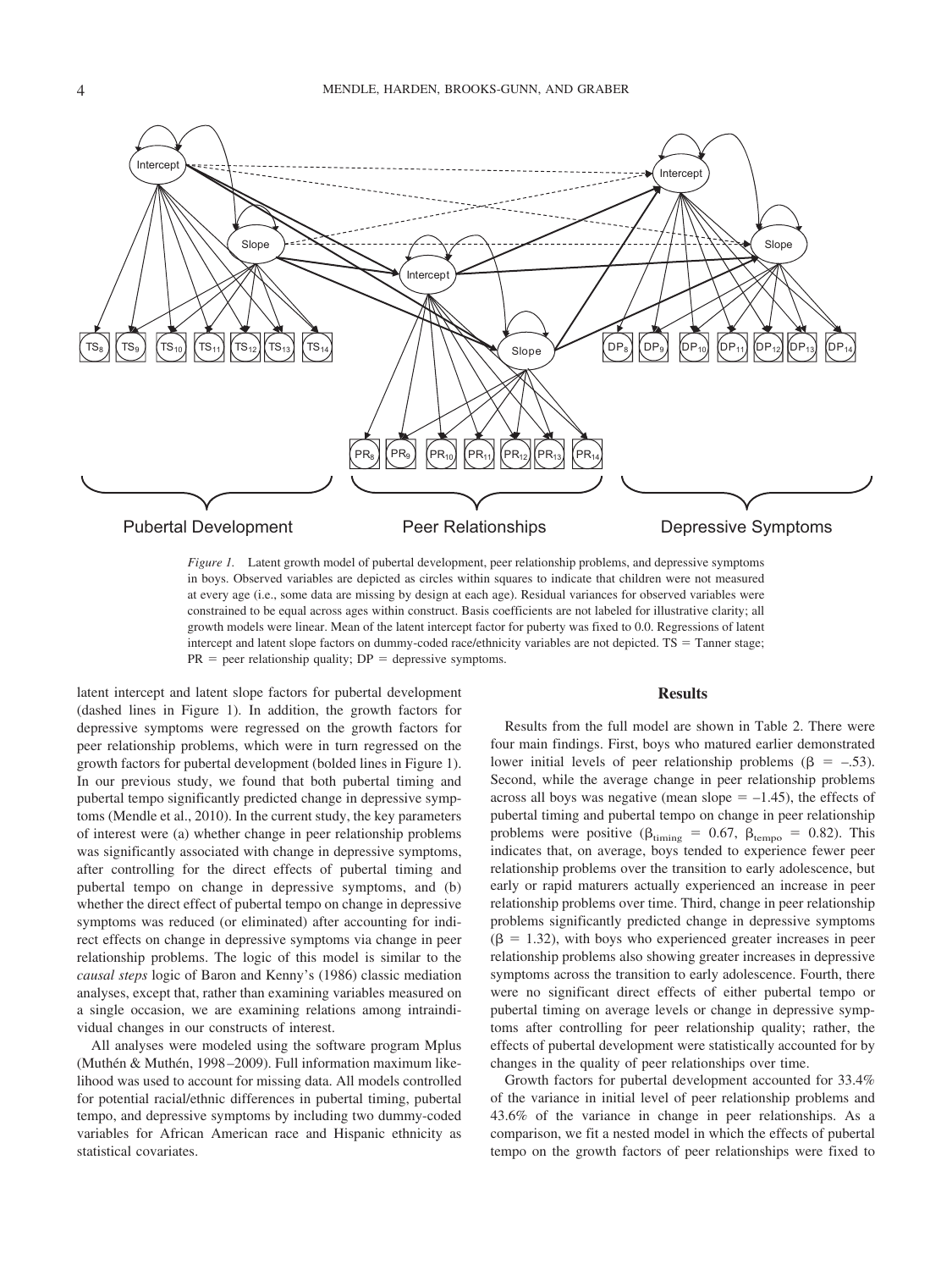Table 2

*Standardized Parameter Estimates From the Latent Growth Curve Model of Pubertal Development, Peer Relationship Problems, and Depressive Symptoms*

| Model parameters             | Estimate | 95% CI           |
|------------------------------|----------|------------------|
| Growth factors               |          |                  |
| Puberty                      |          |                  |
| Mean intercept               | [0.00]   |                  |
| Mean slope                   | 1.06     | [0.57, 1.56]     |
| Intercept-slope correlation  | $-0.70$  | $[-0.47, -0.83]$ |
| Depressive symptoms          |          |                  |
| Mean intercept               | 2.34     | [1.46, 3.23]     |
| Mean slope                   | $-0.47$  | $[-1.55, 0.61]$  |
| Intercept-slope correlation  | $-0.56$  | $[-0.12, -0.99]$ |
| Peer relationship problems   |          |                  |
| Mean intercept               | $-0.04$  | $[-1.71, 1.63]$  |
| Mean slope                   | $-0.96$  | $[-2.92, 1.01]$  |
| Intercept-slope correlation  | [0.00]   |                  |
| <b>Effects</b>               |          |                  |
| On peer relationship level   |          |                  |
| Puberty intercept            | $-0.53$  | $[-0.97, -0.10]$ |
| Puberty slope                | $-0.72$  | $[-1.14, -0.30]$ |
| On peer relationship change  |          |                  |
| Puberty intercept            | 0.67     | [0.10, 1.24]     |
| Puberty slope                | 0.82     | [0.24, 1.39]     |
| On depressive symptom level  |          |                  |
| Puberty intercept            | 0.32     | $[-0.45, 1.10]$  |
| Puberty slope                | 0.47     | $[-0.40, 1.34]$  |
| Peers intercept              | 0.89     | [0.34, 1.44]     |
| Peers slope                  | $-0.28$  | $[-1.09, 0.53]$  |
| On depressive symptom change |          |                  |
| Puberty intercept            | $-0.17$  | $[-1.11, 0.77]$  |
| Puberty slope                | $-0.14$  | $[-1.24, 0.96]$  |
| Peers intercept              | 0.35     | $[-0.44, 1.14]$  |
| Peers slope                  | 1.32     | [0.68, 1.97]     |

*Note.*  $CI = confidence interval.$ 

zero. Pubertal timing alone, without the effects of pubertal tempo, accounted for only 6.8% of the variance in level of peer relationship problems and 12.9% of the variance in change in peer relationships. These estimates confirm that pubertal tempo substantially contributes to the prediction of peer relationship trajectories in boys, over and above what can be explained by pubertal timing.

The role of peer relationships in the effects of pubertal tempo is illustrated in Figure 2, which plots the standardized parameter estimates and 95% confidence intervals for the effects of pubertal development and peer relationships on initial level and change in depressive symptoms. Parameter estimates from the full model (summarized in Table 2) are plotted using black squares. For comparison, parameter estimates for the effects of pubertal timing and pubertal tempo from a model without peer relationships (previously reported in Mendle et al., 2010) are plotted using empty circles. Both pubertal timing and pubertal tempo had significant effects on change in depressive symptoms in the original model reported in Mendle et al. (2010). These direct effects were no longer significant in a model that included the effects of pubertal tempo and pubertal timing on change in peer relationships.

#### **Discussion**

Puberty represents not only a time of intense transformation but also a period of distinct risk for the emergence of clinical and subclinical symptomatology. Understanding which children are most vulnerable is critical for informing prevention and intervention efforts, and the study of individual differences in maturation has provided a key piece of the puzzle. Yet a primary challenge for this work is the nature of puberty itself, with its nexus of interrelated physical, social, and emotional changes.

The present project emphasizes the importance of social mechanisms in the association of puberty with depressive symptoms in boys. Both early maturing boys and rapidly maturing boys displayed decrements in the quality of their peer relationships as they moved out of childhood and into early adolescence, whereas boys with more typical developmental timing and tempo actually experienced improvements in peer relationships. After accounting for these changes in peer relationships, the direct effect of pubertal change on depressive symptoms was no longer evident. The transition from childhood to adolescence is normally characterized by a shift from relying on parents to a growing dependency on peers (e.g., Steinberg & Silverberg, 1986). These findings suggest that navigating the transition in peer relationships may be especially





*Figure 2.* Comparison of the effects of pubertal timing, pubertal tempo, and peer relationships. Black squares represent standardized coefficients from the full model (including peer relationships). Direct effects of pubertal timing, "Puberty Intercept (-Peers)," and pubertal tempo, "Puberty Slope (-Peers)," are estimated controlling for effects of changes in peer relationship quality. Empty circles represent standardized coefficients from the model not including effects of peer relationships (reported in Mendle et al., 2010). Bars around parameter estimates show 95% confidence intervals.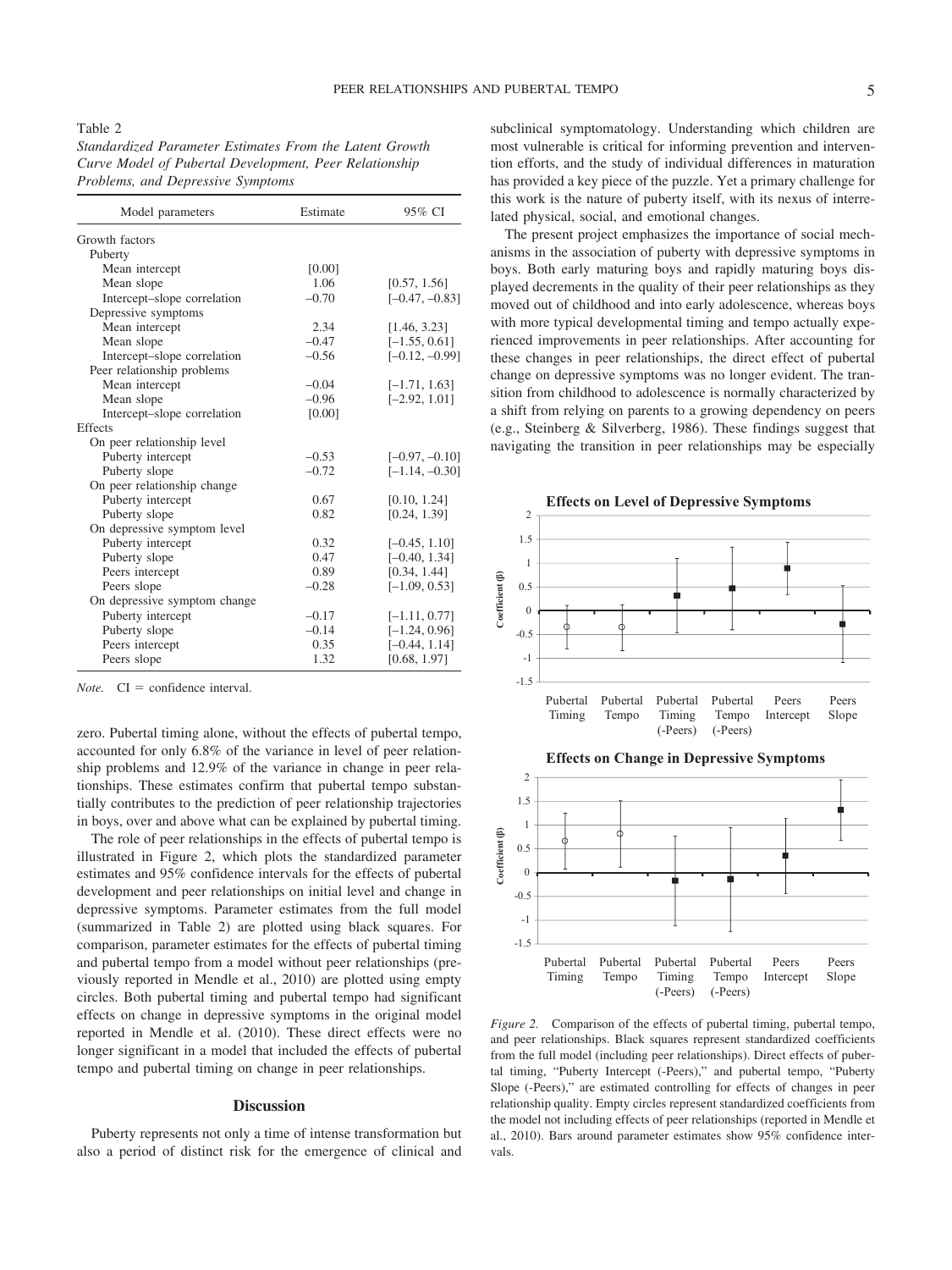challenging for boys whose pattern of maturation diverges from that of others of their age. In the case of early pubertal timing, it may be that children who mature ahead of their peers may lose a sense of identification with friends whose level of maturation fails to match their own (e.g., Ge et al., 1996). With regard to pubertal tempo, it is worth noting that the changes in social roles accompanying physical development take time to evolve, since early adolescent social hierarchies can be relatively inflexible (Martin, 2009). For children with a rapid pubertal tempo, it may be that physical maturation moves more rapidly than the intense social environment—rife with its past histories and complexities—can respond. Rapid developers' desire for a different sort of peer interaction may therefore potentially trigger difficulties in relationships with children of the same age and amplify feelings of distress.

The LGC approach employed in our study has been described as "better suited [than cross-lagged analyses] for studying individual differences in development and change" (Curran, 2000, pp. 3–4). Most important, it captures the dynamic nature of the pubertal tempo construct, by modeling the rapidity of within-person change in pubertal status as a random effect. However, it is important to note that this model is formally ambiguous regarding the direction of causation between change in the quality of peer relationships and change in depressive symptoms. Thus, results are best conceptualized as evidence for concurrent, correlated changes: The individuals who increase in peer relationship problems across the transition to adolescence are, at the same time, showing the greatest within-person changes in depressive symptoms. Given previous evidence on bidirectional effects between children's peer relationships and internalizing problems (e.g., Deater-Deckard, 2001), we suspect that these correlated changes represent a mutually reinforcing and reciprocal process.

Our study is one of the few to examine pubertal tempo and the only study to examine potential mechanisms for the effects of tempo on depressive symptoms. Yet there are limitations worth considering. These include a small sample of male participants, high attrition, and data collection that ended comparatively early in adolescence. The level of depressive symptoms in our participants, moreover, reflected the nonclinical population from which it was drawn. Because of the nature of our sample, we therefore can make no predictions about long-term effects beyond early adolescence, and our results cannot be assumed to generalize to girls as well as to boys. In addition, we utilized parent reports of Tanner stages, which can vary in accuracy compared with reports of development determined during a physical exam (Dorn, Dahl, Woodward, & Biro, 2006). Finally, we tested the additive effects of pubertal timing and tempo, but these may interact with each other, such that rapidly developing boys are most at risk when maturation occurs earlier than in peers, compared with boys whose rapid development allows them to "catch up" with earlier or on-time maturing peers. Given the current sample size, we were unable to test such latent variable interactions.

We believe these limitations are counterbalanced by the strengths of our study, most notably its focus on boys; inclusion of multiple sources of variability in development; and consideration of physical, social, and emotional change. There has been a dearth of research on boys' puberty to date. Most studies focus exclusively on girls, and even those that include boys tend to conceptualize hypotheses and interpret findings in terms of the dominant theories of puberty and psychosocial adjustment, which were all developed based on data from girls (Ge & Natsuaki, 2009). Moreover, because of the infrequent use of multiwave assessments of puberty, prior studies have emphasized the importance of pubertal timing in the absence of examination of tempo. This literature, however, has yielded inconsistent results. The current project contributes to a growing awareness that research that integrates multiple aspects of puberty may better reflect the challenges faced by boys during this dramatic transition.

#### **References**

- Alsaker, F. (1995). Is puberty a critical period for socialization? *Journal of Adolescence, 18,* 427–444. doi:10.1006/jado.1995.1031
- Baron, R. M., & Kenny, D. A. (1986). The moderator-mediator variable distinction in social psychological research: Conceptual, strategic, and statistical considerations. *Journal of Personality and Social Psychology, 51,* 1173–1182. doi:10.1037/0022-3514.51.6.1173
- Brown, B. B. (2004). Adolescents' relationships with peers. In R. Lerner & L. Steinberg (Eds.), *Handbook of adolescent psychology* (pp. 363–394). New York, NY: Wiley.
- Brown, B. B., Von Bank, H., & Steinberg, L. (2008). Smoke in the looking glass: Effects of discordance between self- and peer-rated crowd affiliation on adolescent anxiety, depression, and self-feelings. *Journal of Youth and Adolescence, 37,* 1163–1177.
- Conley, C. S., & Rudolph, K. D. (2009). The emerging sex differences in adolescent depression: Interacting contributions of puberty and peer stress. *Development and Psychopathology, 21,* 593–620. doi:10.1017/ S0954579409000327
- Connell, A. M., & Dishion, T. J. (2006). The contribution of peers to monthly variation in adolescent depressed mood: A short-term longitudinal study with time-varying predictors. *Development & Psychopathology, 18,* 139–154. doi:10.1017/S0954579406060081
- Curran, P. J. (2000). A latent curve framework for studying developmental trajectories of adolescent substance use. In J. Rose, L. Chassin, C. Presson, & J. Sherman (Eds.), *Multivariate applications in substance use research* (pp. 1–42). Hillsdale, NJ: Erlbaum.
- Deater-Deckard, K. (2001). Recent research examining the role of peer relationships in the development of psychopathology. *Journal of Child Psychology and Psychiatry, 42,* 565–579. doi:10.1111/1469-7610.00753
- Dorn, L. D., Dahl, R. E., Woodward, H. R., & Biro, F. (2006). Defining the boundaries of early adolescence: A user's guide to assessing pubertal status and pubertal timing in research with adolescents. *Applied Developmental Science, 10,* 30–56. doi:10.1207/s1532480xads1001\_3
- Ge, X., Conger, R. D., & Elder, G. H. (1996). Coming of age too early: Pubertal influences on girls' vulnerability to psychological distress. *Child Development, 67,* 3386–3400. doi:10.2307/1131784
- Ge, X., Kim, I. J., Brody, G. H., Conger, R. D., Simon, R. L., Gibbons, F. X., & Cutrona, C. E. (2003). It's about timing and change: Pubertal timing effects on symptoms of depression among African American youths. *Developmental Psychology, 39,* 430–439. doi:10.1037/0012- 1649.39.3.430
- Ge, X., & Natsuaki, M. N. (2009). In search of explanations for early pubertal timing effects on developmental psychopathology. *Current Directions in Psychological Science, 18,* 327–331. doi:10.1111/j.1467- 8721.2009.01661.x
- Graber, J. A., Lewinsohn, P. M., Seeley, J. R., & Brooks-Gunn, J. (1997). Is psychopathology associated with the timing of pubertal development? *Journal of the American Academy of Child & Adolescent Psychiatry, 36,* 1768–1776. doi:10.1097/00004583-199712000-00026
- Hollingshead, A. B. (1975). *Four-factor index of social status.* New Haven, CT: Yale University Press.
- Huddleston, J., & Ge, X. (2003). Boys at puberty: Psychosocial implications. In C. Hayward (Ed.), *Gender differences at puberty* (pp. 113–134).